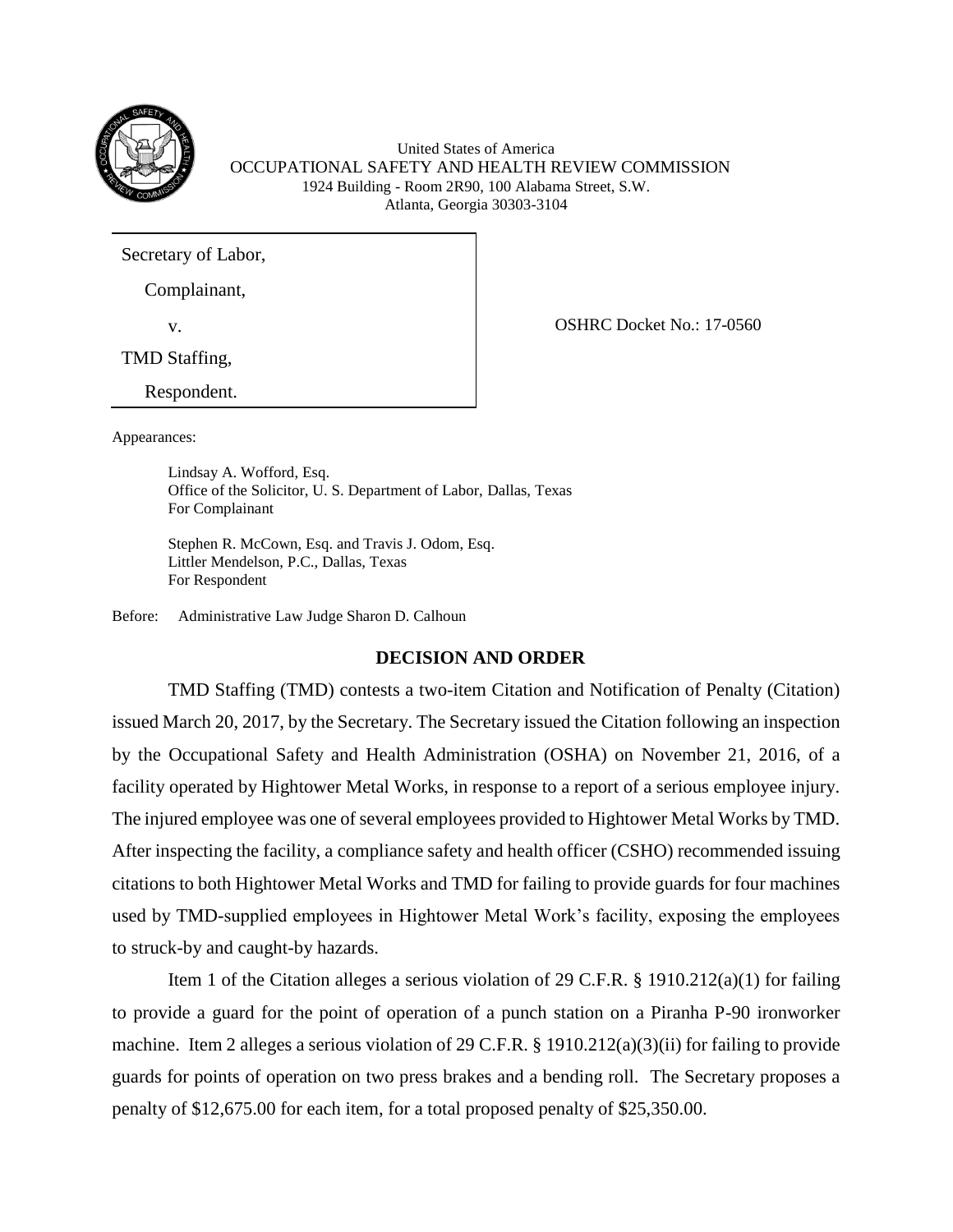The Court held a hearing in this matter on November 8, 2017, in Houston, Texas. The parties filed briefs on February 20, 2018. TMD argues the Secretary failed to establish its employees were exposed to struck-by or caught-by hazards when using the unguarded machines. TMD asserts the affirmative defense of unpreventable employee misconduct with respect to Instance (c) of Item 2. TMD also argues it lacked control of the worksite such that it could abate the alleged violative conditions.

For the reasons discussed below, the Court **AFFIRMS** Items 1 and 2 and assesses a total penalty of \$20,000.00 for the two items.

# **JURISDICTION AND COVERAGE**

TMD timely contested the Citation and Notification of Penalty on March 28, 2017. The parties stipulate the Commission has jurisdiction over this action and TMD is a covered business under the Occupational Safety and Health Act of 1970, 29 U.S.C. §§ 651-678 (Act) (Tr. 16-17). Based on the stipulations and the record evidence, the Court finds the Commission has jurisdiction over this proceeding under § 10(c) of the Act and TMD is a covered employer under § 3(5) of the Act.

#### **BACKGROUND**

Hightower Metal Works (HMW) owns and operates a steel fabrication facility in Houston, Texas. The company primarily serves the gas compression market. It has been in business for approximately 25 years and has hired workers supplied by TMD since it began operating. HMW directly employs five workers (including secretaries) and employs the remaining 10 or 11 workers through TMD (Tr. 29-31).

The TMD-supplied employees operate HMW's steel fabrication machines daily (Tr. 41, 50, 53). HMW operates its manufacturing shop five days a week, from 6:00 a.m. to 4:30 p.m. Depending on the workload, HMW may operate the shop a sixth day (Tr. 41).

On Saturday, October 29, 2016, TMD Employee #1 was operating HMW's Wysong bending roll (also referred to as the "plate roll" at the hearing), which is used to roll metal sheets into circular shapes. Employee #1 inserted a sheet of stainless steel between the rollers of the plate roll to make a pipe. The rolls caught his left glove and pulled his left index finger into the point of operation, crushing it. Emergency personnel transported Employee #1 to a hospital, where he received medical treatment. Later that week, medical personnel amputated his finger due to complications (Tr. 125-127). Employee #1 had worked at HMW's facility for 14 years at the time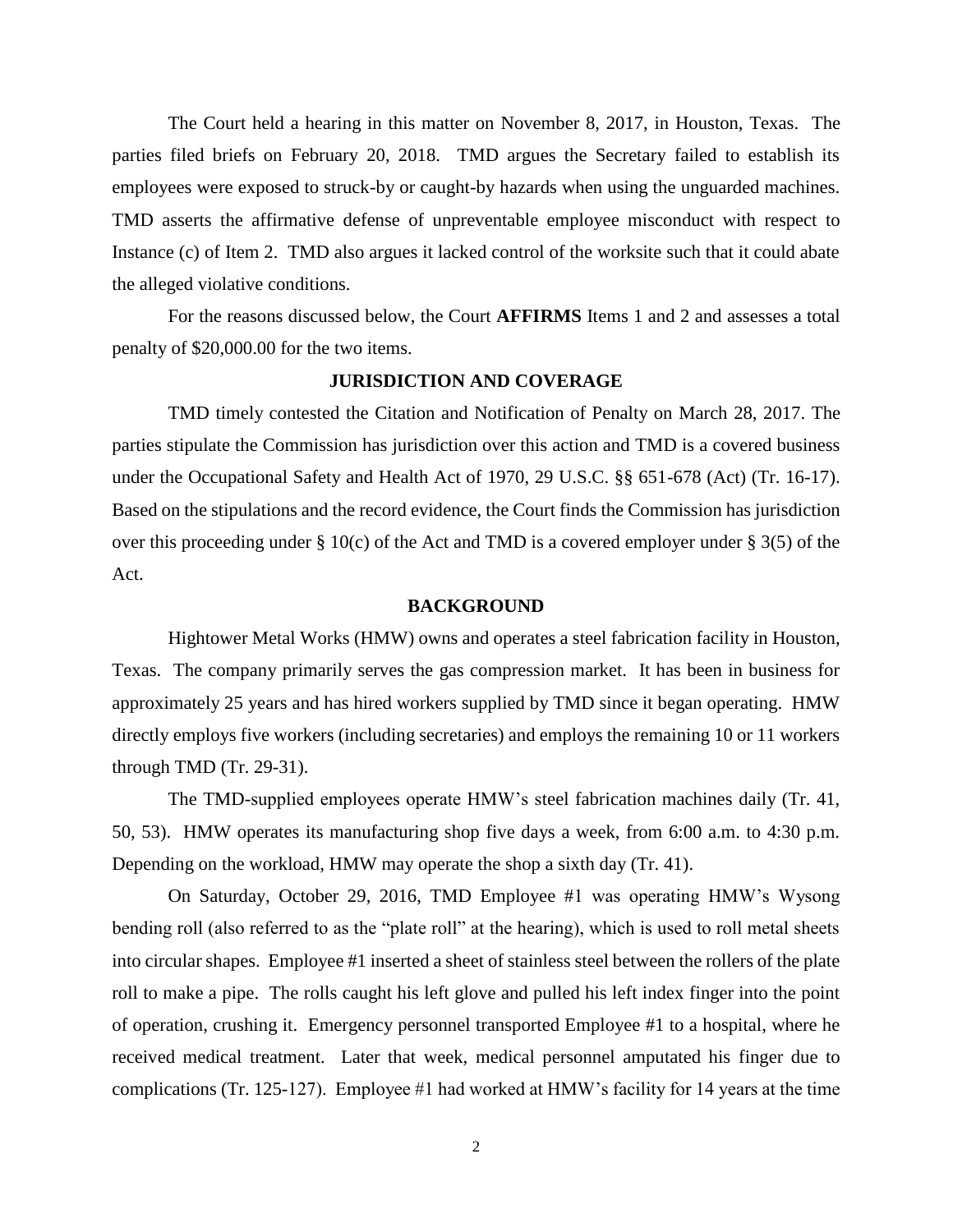of the hearing. He was on medical leave for two months and performed light duty at TMD's office for two weeks. He then returned to operating machines at HMW's shop (Tr. 124, 128).

CSHO Marcelo Maldonado inspected HMW's facility on November 21, 2016. After photographing the shop machines and conducting employee interviews, CSHO Maldonado recommended the Secretary issue citations to HMW, as the creating and controlling employer, and to TMD, as the exposing employer; the Secretary followed his recommendations. HMW entered into an informal settlement with the Secretary and abated the cited violations.

The four machines cited in this proceeding are:

 $\overline{a}$ 

(1) The Piranha P-90 ironworker, used to punch holes, cut flat bars and angle, and notch metal. HMW bought the ironworker four or five years before the November 2017 hearing. The punch station of the ironworker was not guarded at the time of the OSHA inspection. Following the inspection, HMW installed a Plexiglas guard on the punch station (Item 1) (Exh. C-1, pp. 7-8; Tr. 39, 50-54);

(2) The H.T.C. 160G press brake, used to bend sheets of metal. After placing a sheet of metal in the machine, the operator steps on a pedal to activate the machine. The H.T.C. press brake was already in the manufacturing shop when HMW bought the facility in 1992. It was not guarded at the time of the OSHA inspection. Subsequent to the inspection, HMW installed a light curtain guard on the press brake (Item 2, Instance (a)) (Exh. C-1, p. 5; Tr. 40-47);

(3) The Piranha 65 press brake, also used to bend sheets of metal. It is activated using a computer controller. HMW bought the Piranha press brake in 2005 or 2006. It was not guarded at the time of the OSHA inspection. HMW installed a light curtain guard after the inspection (Item 2, Instance (b)) (Exh. C-1, p. 6; Tr. 48-50); and

(4) The Wysong bending roll or plate roll, used to roll metal sheets into round shapes. The point of operation of the plate roll was not guarded, but a wire cable ran around the machine that would halt operation if the operator touched it. This is the machine on which Employee #1 was injured. HMW did not guard the point of operation of the plate roll after the OSHA inspection, but it placed a guardrail on the back of the machine to prevent employees accessing that area (Item 2, Instance (c)) (Exh. C-1, pp. 1-4; Tr. 33-40).<sup>1</sup>

<sup>&</sup>lt;sup>1</sup> TMD asserts, "Hightower determined, with OSHA's acquiescence, that guarding of the Wysong plate roll was not even possible." (TMD's brief, p. 9) TMD bases this assertion on HMW president Mark Hightower's comment at the hearing that, during settlement talks with the Secretary, HMW "proved to [the Secretary] that there are no more guards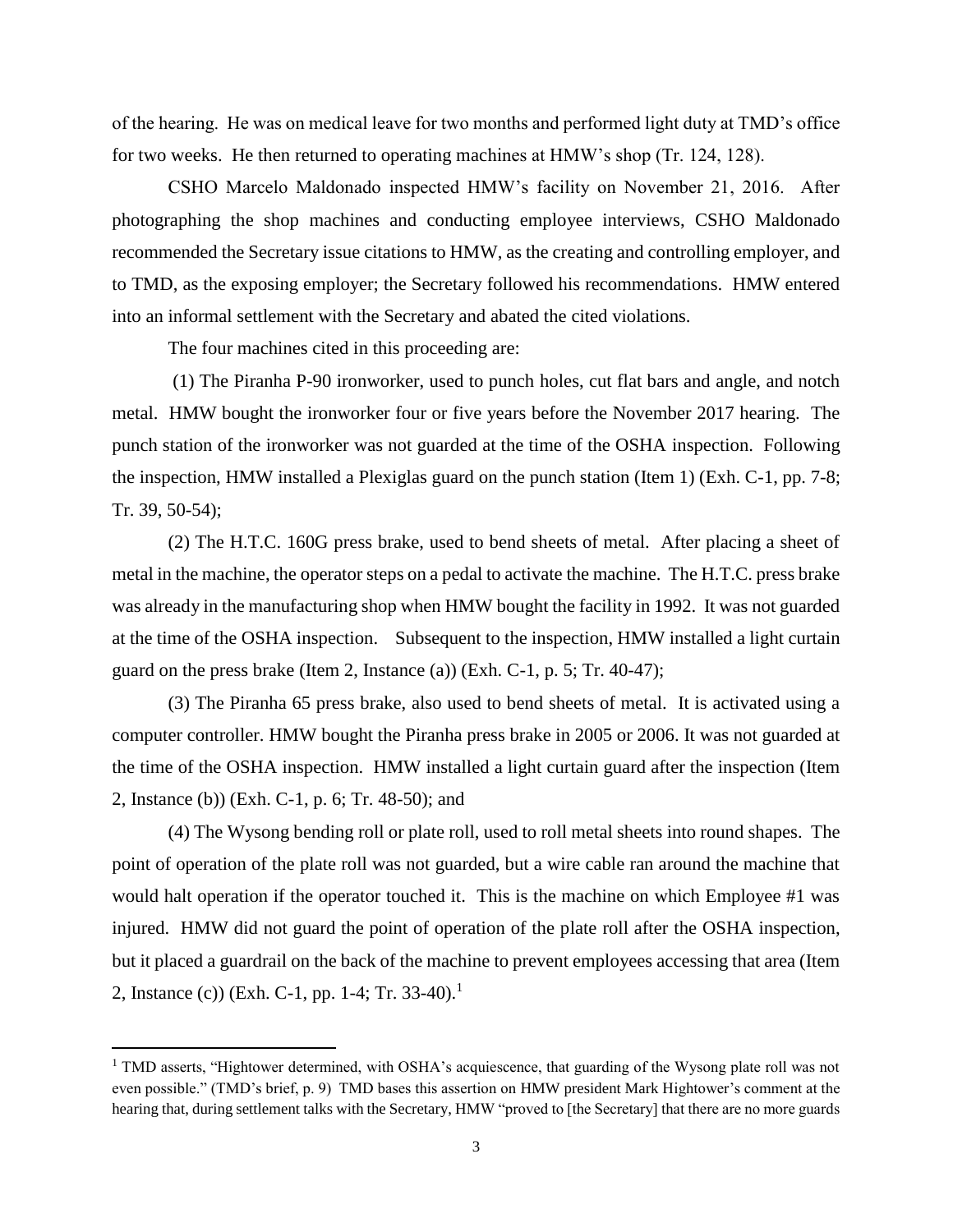### **THE CITATION**

### *The Secretary's Burden of Proof*

To establish a violation, "the Secretary must show by a preponderance of the evidence that: (1) the cited standard applies; (2) there was a failure to comply with the cited standard; (3) employees had access to the violative condition; and (4) the cited employer either knew or could have known of the condition with the exercise of reasonable diligence." *Astra Pharma. Prods.*, 9 BNA OSHC 2126, 2129 (No. 78-6247, 1981), *aff'd in relevant part*, 681 F.2d 169 (1st Cir. 1982).

#### **Item 1: Alleged Serious Violation of § 1910.212(a)(1)**

Item 1 of the Citation alleges,

On or about November 21, 2016, and at times prior thereto, employees in the manufacturing shop were exposed to struck-by and caught-by hazards when operating a punch station on a Piranha P-90 ironworker without a point of operation guard.<sup>2</sup>

Section 1910.212(a)(1) provides:

 $\overline{\phantom{a}}$ 

One or more methods of machine guarding shall be provided to protect the operator and other employees in the machine area from hazards such as those created by point of operation, ingoing nip points, rotating parts, flying chips and sparks.

*Envision Waste Servs., LLC,* 27 BNA OSHC 1001, 1003 (No. 12-1600, 2018). Infeasibility is an affirmative defense which respondent must raise in its answer. *See* Commission Rules 34(b)(3) and (4), 29 C.F.R. § 2200.34(b) and (4). TMD did not do so. It has waived assertion of the infeasibility defense.

for it." (Tr. 40) To the extent TMD is arguing guarding the bending roll is infeasible, the argument fails. The employer has the burden of proving infeasibility.

The Secretary . . . is not required to prove feasibility where the cited standard 'states the hazard to be protected against and the performance criterion by which the adequacy of the employer's abatement must be judged"; that is, where 'the performance required by the standard is clear enough.' *See Hughes Bros.*, 6 BNA OSHC 1830, 1835 (No. 12523, 1978) (contrasting circumstances, which involved citation under 29 C.F.R. § 1910.212(a)(3)(ii), to prior case in which Commission required Secretary to prove feasibility with respect to PPE standard that required "unspecified [PPE] against unspecified **[PPE]** hazards"); *Consol. Aluminum Corp.*, 9 BNA OSHC 1144, 1156-57 (No. 77-1091, 1980) (extending rationale in *Hughes* to citation alleging violation of § 1910.212(a)(1) and concluding that Secretary did not bear burden of proving feasibility, because standard "states the hazards to be protected against and the performance required with sufficient clarity, particularly when read in the context of [§] 1910.212 as a whole").

<sup>&</sup>lt;sup>2</sup> Employee #1's accident occurred October 29, 2017. The date referred to in the alleged violation descriptions for Items 1 and 2, November 21, 2017, is the date of the CSHO's inspection of HMW's facility. The Secretary has not sought to amend the Citation and TMD has not raised the issue of the discrepancy between the date of the injury that triggered the inspection and the date of the actual inspection. The Court determines the parties thoroughly litigated the issue of employee access to the point of operation of the bending roll and squarely recognized which events occurred on which dates. *See Envision Waste Services,* 27 BNA OSHC at 1007.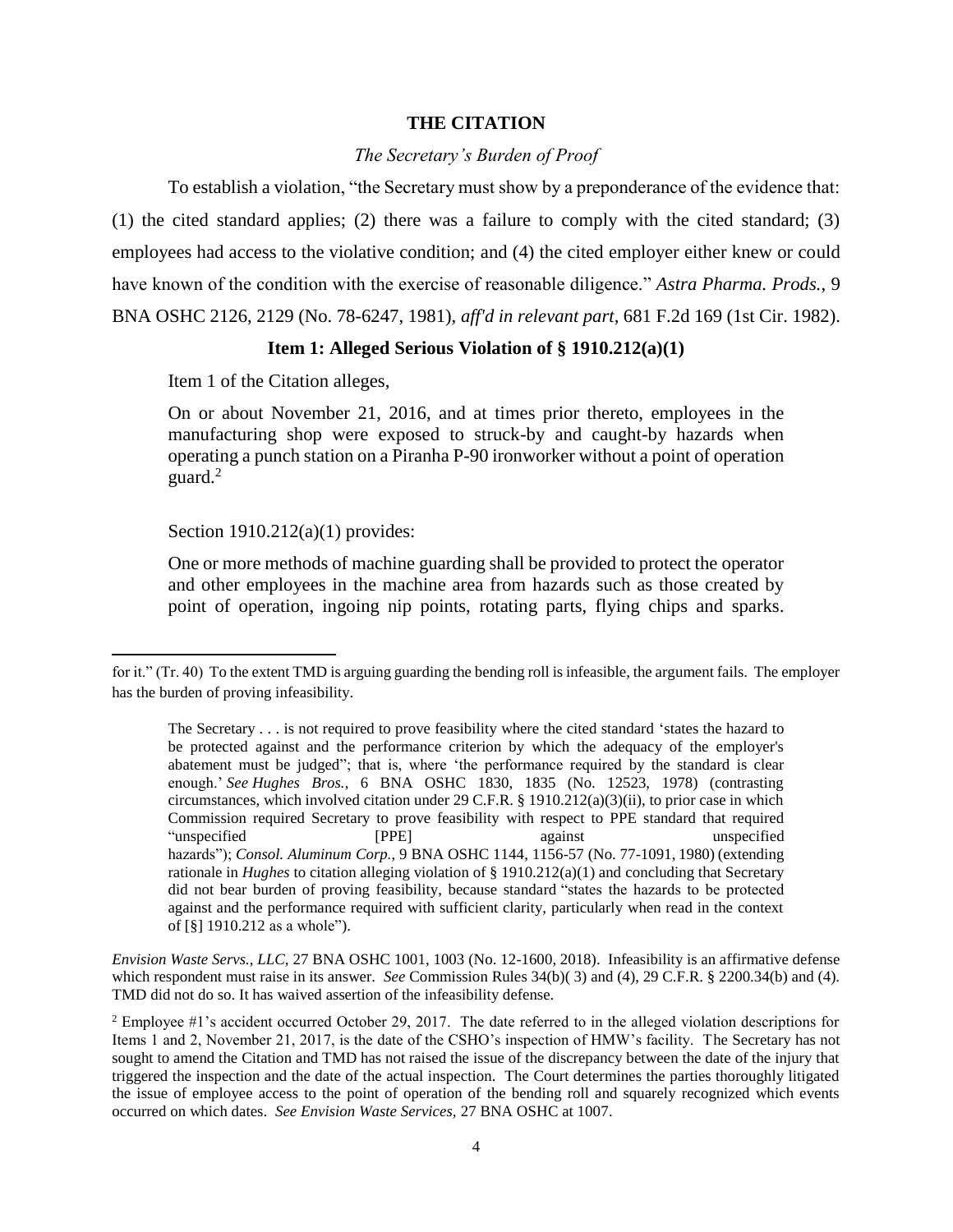Examples of guarding methods are-barrier guards, two-hand tripping devices, electronic safety devices, etc.

TMD argues the Secretary failed to establish its employees were exposed to struck-by or caught-by hazards created by the point of operation of the punch station.<sup>3</sup>

## **(1) The Cited Standard Applies**

Section 1910.212(a)(1) is found in *Subpart O—Machinery and Machine Guarding* of the general industry standards. [Section 1910.212](https://1.next.westlaw.com/Link/Document/FullText?findType=L&pubNum=1000547&cite=29CFRS1910.212&originatingDoc=Ie6da751f4dac11e8a2e69b122173a65f&refType=LQ&originationContext=document&transitionType=DocumentItem&contextData=(sc.Search)) is captioned "General requirements for all machines." This standard applies to all machines not covered by a more specific standard. TMD does not dispute the applicability of the standard. The Piranha P-90 ironworker is a machine. Section 1910.212(a)(1) applies to the cited condition.

## **(2) Failure to Comply with § 1910.212(a)(1)**

The punch station of the Piranha P-90 ironworker was not guarded (Exh. C-1, pp. 7-8). Mr. Hightower testified his company purchased the machine four or five years before the hearing, and the TMD employees operated it in its unguarded condition until after the November 21, 2016, OSHA inspection (Tr. 52-53).

The Secretary has established TMD failed to comply with  $\S 1910.212(a)(1)$ .

#### **(3) Employees Had Access to the Violative Condition**

"In order to establish a violation of section  $1910.212(a)(1)$ , the Secretary must first prove the existence of a hazard. . . . Whether a machine exposes an employee to a hazard must be determined based on the manner in which the machine functions and how it is operated by the employees." *Armour Food Co.,* 14 BNA OSHC 1817, 1821 (No. 86-247, 1990).

Mr. Hightower explained the manner in which the punch station of the Piranha P-90 ironworker functions and how it is operated.

The actual punch of the machine is—you lay your piece of metal up there, you're bringing the punch down, and you're lining it up with the hydraulic foot pedal. It comes down slow, and you line that center punch up in the middle, you let go, and you punch it.

 $\overline{a}$ 

<sup>&</sup>lt;sup>3</sup> The Secretary issued the Citation to TMD because the company is the exposing employer. There is "long-standing" Commission precedent holding that an employer whose own employees are exposed to a hazard or violative condition—an 'exposing employer'—has a statutory duty to comply with a particular standard even where it did not create or control the hazard." *S. Pan* Servs. Co., 25 BNA OSHC 1081, 1085 (No. 08-0866, 2014). TMD does not dispute it is an exposing employer required to comply with the relevant OSHA standards in this proceeding.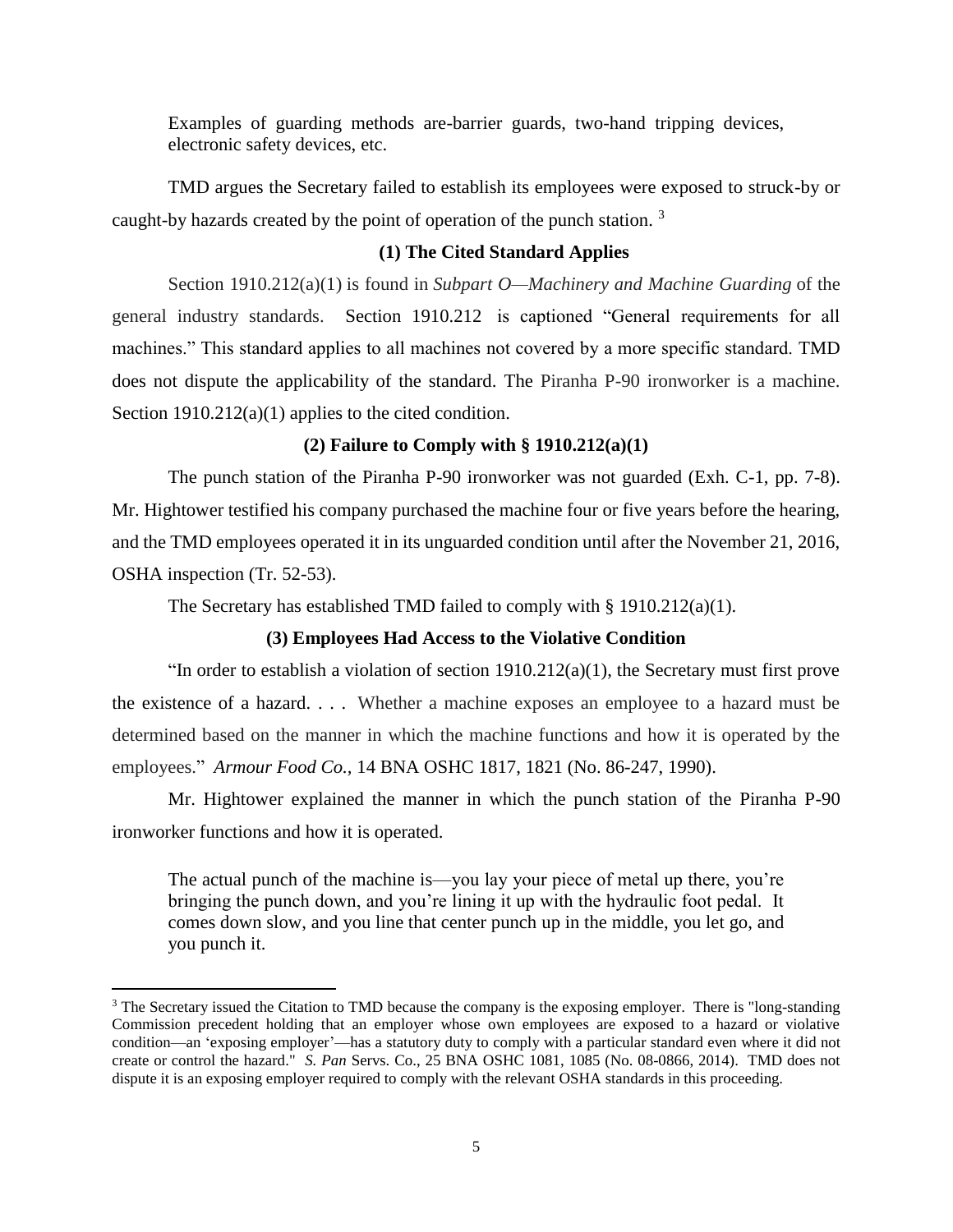(Tr. 135)

He stated it is dangerous for operators to place their hands in the zone of danger of the punch station. "You don't want to put your fingers in there. . . It's where it punches a hole. It would punch—you know, it would crush your hand." (Tr. 59). His testimony establishes operation of the punch station exposed its operators to a hazard.

To establish access under Commission precedent, the Secretary must show either that Respondent's employees were actually exposed to the violative condition or that it is "reasonably predictable by operational necessity or otherwise (including inadvertence), that employees have been, are, or will be in the zone of danger." *Fabricated Metal Prods*[., 18 BNA OSHC 1072, 1074, 1998 CCH OSHD](https://1.next.westlaw.com/Link/Document/FullText?findType=Y&serNum=1997252799&pubNum=0003227&originatingDoc=I778a51a500f911e8bfb89a463a4b3bc7&refType=CA&fi=co_pp_sp_3227_1074&originationContext=document&transitionType=DocumentItem&contextData=(sc.Search)#co_pp_sp_3227_1074)  [¶ 31,463, pp. 44,506-07 \(No. 93-1853,](https://1.next.westlaw.com/Link/Document/FullText?findType=Y&serNum=1997252799&pubNum=0003227&originatingDoc=I778a51a500f911e8bfb89a463a4b3bc7&refType=CA&fi=co_pp_sp_3227_1074&originationContext=document&transitionType=DocumentItem&contextData=(sc.Search)#co_pp_sp_3227_1074) 1997) (citing *[Gilles & Cotting, Inc.](https://1.next.westlaw.com/Link/Document/FullText?findType=Y&serNum=1976160848&pubNum=0003227&originatingDoc=I778a51a500f911e8bfb89a463a4b3bc7&refType=CA&fi=co_pp_sp_3227_2003&originationContext=document&transitionType=DocumentItem&contextData=(sc.Search)#co_pp_sp_3227_2003)*, 3 BNA [OSHC 2002, 2003, 1975-76 CCH OSHD ¶20,448,](https://1.next.westlaw.com/Link/Document/FullText?findType=Y&serNum=1976160848&pubNum=0003227&originatingDoc=I778a51a500f911e8bfb89a463a4b3bc7&refType=CA&fi=co_pp_sp_3227_2003&originationContext=document&transitionType=DocumentItem&contextData=(sc.Search)#co_pp_sp_3227_2003) p, 24,425 (No. 504, 1976)).

*S & G Packaging Co., LLC*[, 19 BNA OSHC 1503, 1506 \(No. 98-1107,](https://1.next.westlaw.com/Link/Document/FullText?findType=Y&serNum=2001946899&pubNum=0003227&originatingDoc=I778a51a500f911e8bfb89a463a4b3bc7&refType=CA&fi=co_pp_sp_3227_1506&originationContext=document&transitionType=DocumentItem&contextData=(sc.Search)#co_pp_sp_3227_1506) 2001).

TMD's primary defense is the Secretary failed to establish its employees had access to the unguarded points of operation of the cited machines. The Court disagrees and finds the record establishes operators of the punch station on the Piranha P-90 were required to place their hands 2 to 3 inches from the point of operation, placing them within the zone of danger.

Employee #1 and Employee #2 of TMD testified at the hearing. Employee #1 stated he uses the punch station of the Piranha P-90 ironworker every day. He stands "[a]bout 2 feet" from the point of operation of the punch station when operating it (Tr. 129) Employee #2 likewise testified he operates the punch station daily, usually three or four times a day (Tr. 112). He stands "a foot and a half—2 feet away" from the point of operation when using the punch station (Tr. 113). The employee witnesses did not state how far their hands were from the point of operation as they operated the machine.

Mr. Hightower was the only witness who testified regarding the position of the operator's hands when operating the punch station.

Q. Before you . . . do the actual punch, what do you do?

Mr. Hightower: Let go of it and take your hands out.

Q. How far away are your hands from the actual point of operation?

Mr. Hightower: You're never underneath your point of operation. Your hands are always 2 or 3 inches away on the punch.

(Tr. 136)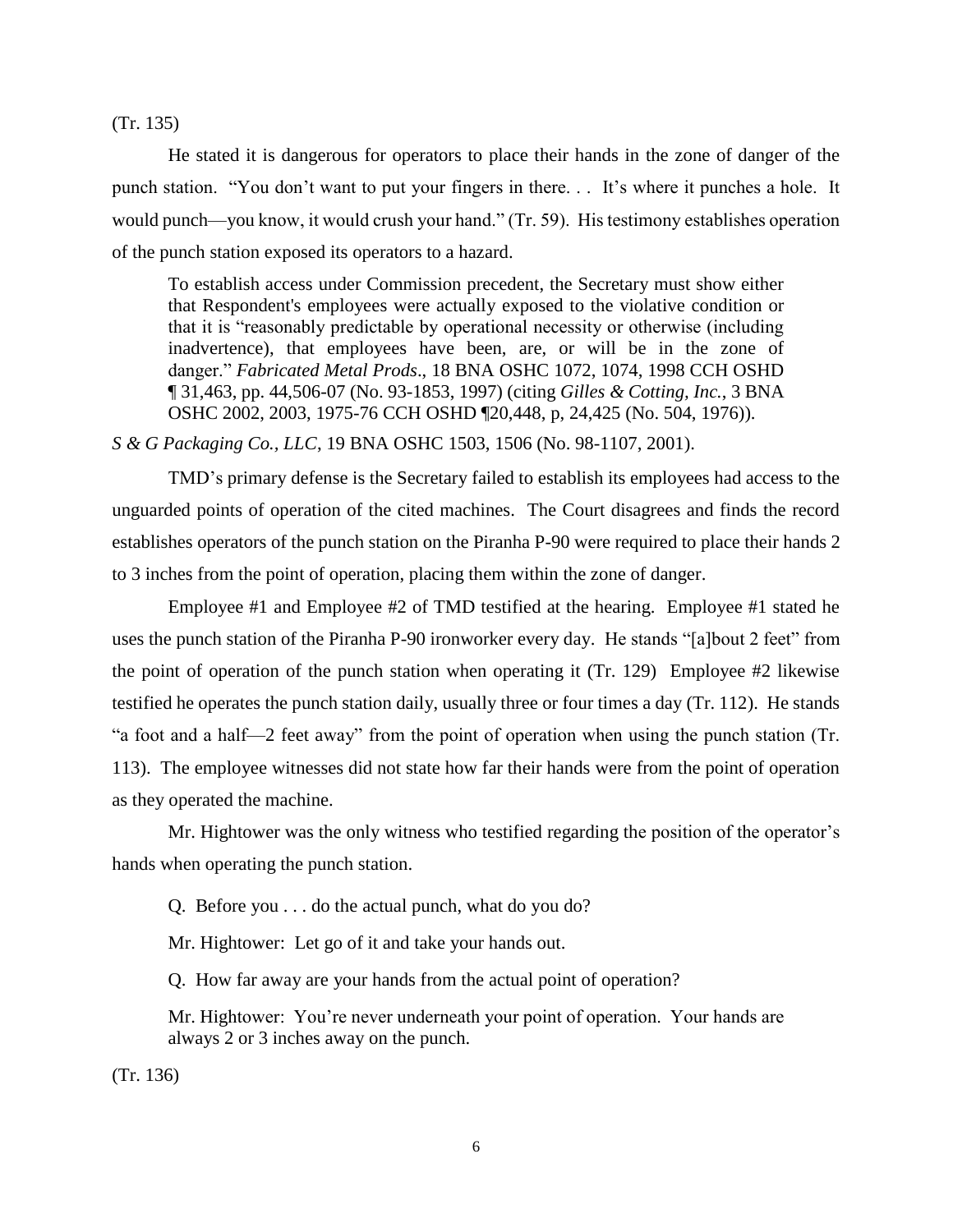TMD argues this case is similar to *Safeway #2555, & Its Successors*, 2005 WL 858056 (No. 03-1072, 2005), in which the Commission reversed the ALJ's decision affirming a violation of § 1910.212(a)(1). The Commission found the Secretary failed to establish respondent's employees had access to the points of operation of industrial bakery mixers. Of particular concern to the Commission was the fact the CSHO "took no measurements to determine the possibility or likelihood of exposure at Safeway. In fact, the bowl was not even in place on the M-802 mixer, and his inspection of the A-200 mixer was limited to the question regarding whether any employee operated it." *Id. at* \*2. As in *Safeway*, the CSHO in this case took no measurements to ascertain the distance between the operator's hands and the point of operation of the punch station. The Secretary's case is not limited to the inspection of the CSHO, however. The undisputed testimony of Mr. Hightower establishes the operator's hands come within 2 or 3 inches of the unguarded point of operation. At this distance it is "more than theoretically possible" the hands of the machine's operators would be in the zone of danger.

The Secretary need not show it was certain that employees would be in the zone of danger, but he must show that exposure was more than theoretically possible. *Fabricated Metal Prods., Inc*. 18 BNA OSHC 1072, 1074 (No. 93-1853, 1997); *Phoenix Roofing*, 17 BNA OSHC at 1079; *Kaspar Wire Works, Inc.*, 18 BNA OSHC 2178, 2195 (No. 90-2775, 2000) (finding that it was "'reasonably predictable' that an employee would come into contact with the unguarded belt and pulley either while attempting to reposition the fan, or inadvertently while passing nearby"), *aff'd*, 268 F.3d 1123 (D.C. Cir. 2001).

*Calpine Corp.,* 27 BNA OSHC 1014, 1017 (No. 11-1734, 2018).

The Court finds the positioning of the punch station operator's hands 2 to 3 inches from the point of operation places them within the zone of danger. It is not sufficient HMW personnel instructed the TMD employees to "Let go and take your hands out of it" before activating the pedal. TMW cannot rely on training to protect employees from the hazards addressed in the machine guarding standard. The Commission has also long-recognized that OSHA's machine guarding standards were designed to protect employees from human error, such as "neglect, distraction, inattention or inadvertence of an operator. . . . The standard was designed to provide against such human weakness." *Slyter Chair, Inc*., 4 BNA OSHC 1110, 1112 (No. 1263, 1976). "This requirement implicitly recognizes that human characteristics such as skill, intelligence, carelessness, and fatigue, along with many other qualities play a part in an individual's job performance, and it avoids dependence on human conduct for safety." *B.C. Crocker*, 4 BNA OSHC 1775, 1777 (No. 4387, 1976). "It is clear from the examples provided [in § 1910.212(a)(1)] that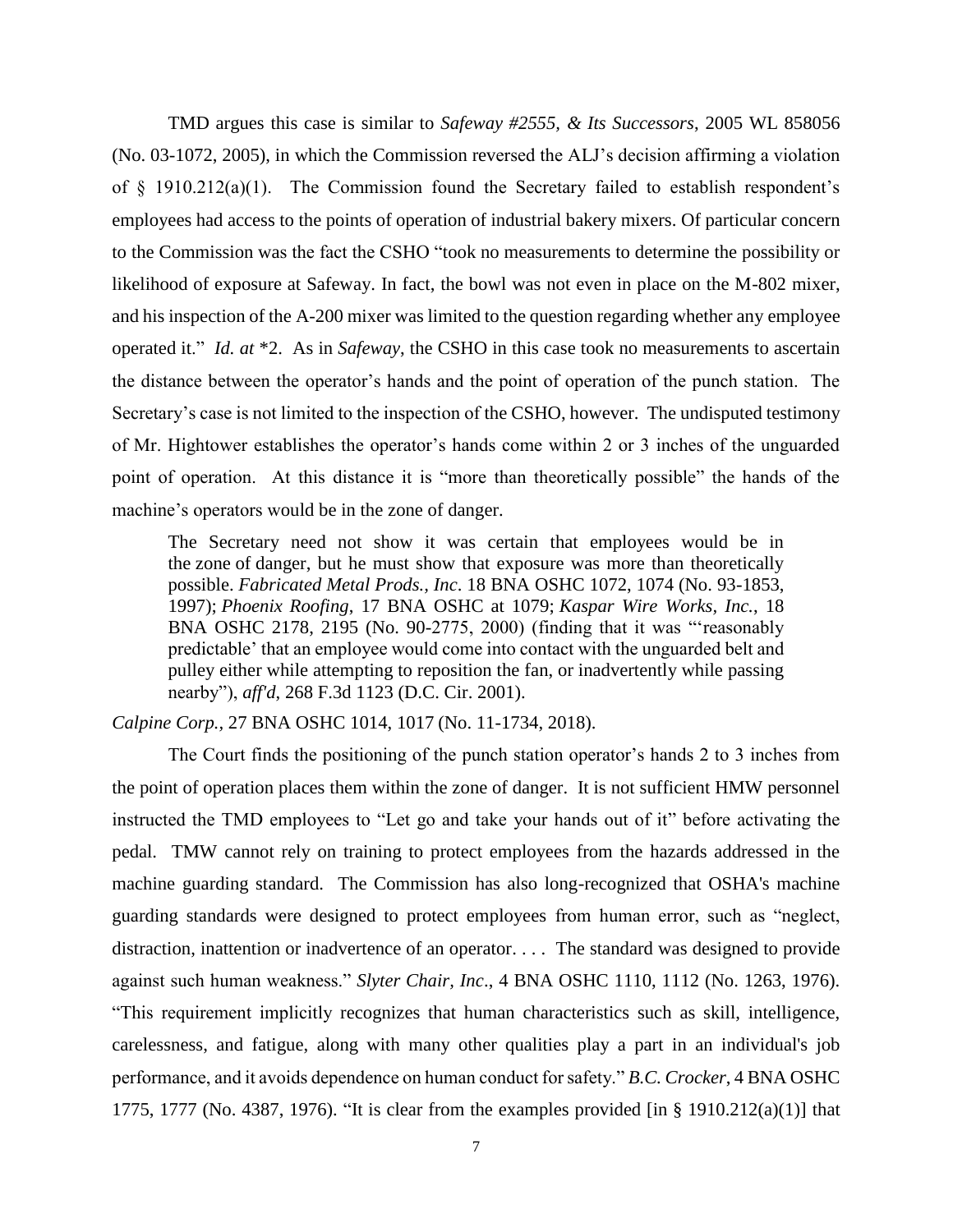the method of machine guarding should not be predominantly dependent upon human behavior. The plain purposes of the standard are to avoid dependence upon human behavior and to provide a safe environment for employees in the machine area from the hazards created by the machine's operation." *Akron Brick & Block Co*., 3 BNA OSHC 1876, 1878 (No. 4859, 1976).

The Court finds TMD's employees were assigned to operate the punch station of the Piranha P-90 ironworker on a daily basis, which would bring their hands within the zone of danger posed by the unguarded point of operation. It was reasonably predictable TMD's employees would have access to the struck-by and caught-by hazards.

## **(4) Employer Knowledge**

TMD conducts quarterly worksite evaluations for every TMD client (Tr. 240). Martha Gallegos worked for TMD for six years. The last four years she worked there, she was a senior staffing specialist (Tr. 80). One of her duties was conducting site inspections of workplaces to which TMD supplied employees. Ms. Gallegos would accompany a TMD branch manager as they inspected the site and complete paperwork as instructed by the branch manager (Tr. 83). As part of the inspection, Ms. Gallegos filled out a form titled *Quarterly Work Site Evaluation.* The form is a checklist for specific items listed under the topics of housekeeping, personal protective equipment, training, ergonomics, first aid, work practices, fire protection, material handling, tools, machinery, contact agents, pressure equipment, and accidental management information. The machinery section of the checklist provides:



(Exh. C-6, p. 30)

Page 30 of Exhibit C-6 is a copy of TMD's *Quarterly Work Site Evaluation* for HMW, completed by Ms. Gallegos as instructed by a branch manager identified as Irma on the line for "Service Rep." (Her last name was not given at the hearing.) The date written by Ms. Gallegos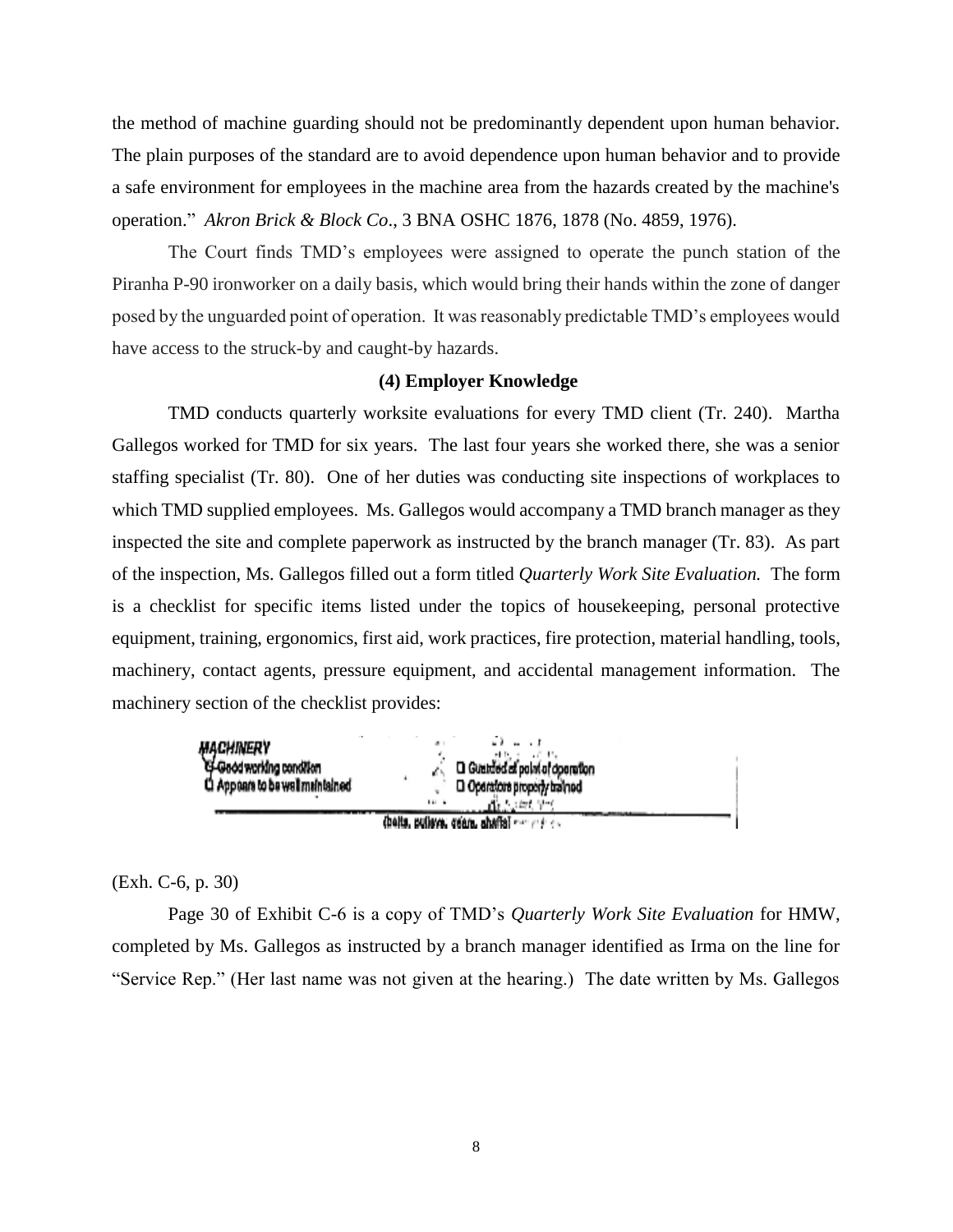appears to be "4/14/16."<sup>4</sup> Of the four boxes, Ms. Gallegos checked only "Good working condition" for the machinery items. She did not check "Guarded at point of operation." (Tr.  $87$ )<sup>5</sup>

The Secretary has established a prima facie case that TMD had actual knowledge the cited machines were not guarded.<sup>6</sup> TMD states it could not "be expected to know that the machines were not in compliance with the standards, given that Hightower, not TMD, is in the metal working business." (TMD's brief, p. 2) Ms. Gallegos testified she wrote on the form only what the branch manager told her to write. TMD did not train her to conduct worksite evaluations or provide her with training in machine guarding (Tr. 83-84).

 Neither Irma nor any other branch manager testified. The record is, therefore, silent regarding the training and duties of branch managers relating to worksite evaluations and expertise on machine guarding. TMD failed to rebut the Secretary's documentary evidence of the branch manager's actual knowledge of the unguarded machines. "It is well established that when one party has it peculiarly within its power to produce witnesses whose testimony would elucidate the situation and fails to do so, it gives rise to the presumption that the testimony would be unfavorable to that party. *Graves v. United States*, 150 U.S. 118, 121 (1893). The Commission also has noted that when one party has evidence but does not present it, it is reasonable to draw a negative or adverse inference against that party, *i.e.*, that the evidence would not help that party's case. *Capeway Roofing Sys., Inc.,* 20 BNA OSHC 1331, 1342-43 (No. 00-1968, 2003). TMD provided no rebuttal to the Secretary's evidence TMD supervisors inspected HMW's worksite and observed the machines were not guarded.

 $\overline{\phantom{a}}$ 

<sup>&</sup>lt;sup>4</sup> Ms. Gallegos testified she worked the last four years of her tenure at TMD as a senior staffing specialist. Her last day of work for TMD was May 23, 2017 (Tr. 81). Therefore, any *Quarterly Work Site Evaluations* she completed would have been between 2013 and May 23, 2017.

 $<sup>5</sup>$  In small print below the machinery checklist, there is a parenthetical list ("(belts, pulleys, gears, shafts)") of points</sup> of operation that are not at issue in this proceeding. TMD makes no argument regarding this list. There is no evidence in the record HMW had machines in its shop with these kinds of points of operation. The branch manager did not direct Ms. Gallegos to write "N/A," for "Not Applicable," in this section, as she did for a following section under "Pressure Equipment." (Exh. C-6, p. 30) TMD used a different work site evaluation form in 2003. On one sheet completed July 23, 2003, for HMW's worksite, under the heading "Machine Operations and Guarding," the question "No work on unguarded machinery?" is checked as "satisfactory," (Exh. C-6, p. 23). The Court concludes the parenthetical list provides examples of points of operation and is not an exhaustive set of limitations as to the kinds of points of operation that can be considered. To find TMD is concerned about the listed points of operation but not about the points of operation of punches, press brakes, and bending rolls would be nonsensical.

<sup>&</sup>lt;sup>6</sup> Even without the documentary evidence establishing actual knowledge, it is undisputed TMD made quarterly inspections of HMFW's machine shop, looking for safety hazards (Tr. 83). This is sufficient to establish constructive knowledge of the unguarded machinery.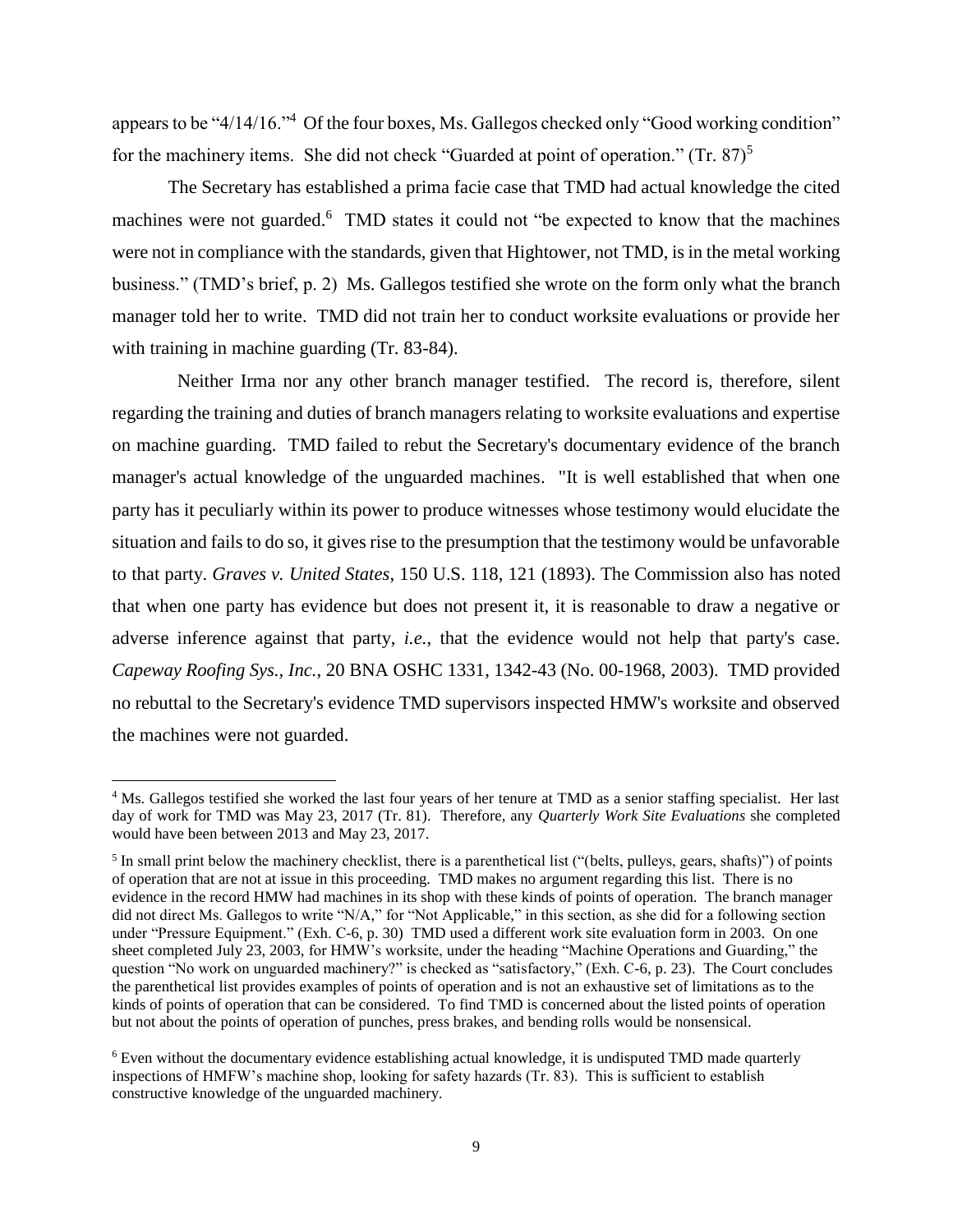The Secretary has established TMD had actual knowledge of the violative condition of the unguarded punch station of the Piranha P-90 ironworker.<sup>7</sup> TMD conducted quarterly inspections of HMW's worksite and specifically looked at the machines its employees operated to determine whether they were guarded. In 2016 (after the purchase date of the Piranha P-90 ironworker) the branch manager instructed Ms. Gallegos to omit checking the box for "Guarded at point of operation" for HMW's machines. The branch manager is a supervisory employee whose actual knowledge is imputed to TMD. *See W.G. Yates [& Sons Construction Co., Inc. v. OSHRC,](https://1.next.westlaw.com/Link/Document/FullText?findType=Y&serNum=2009673890&pubNum=0000506&originatingDoc=I526434a1c3c511e5b4bafa136b480ad2&refType=RP&fi=co_pp_sp_506_607&originationContext=document&transitionType=DocumentItem&contextData=(sc.Search)#co_pp_sp_506_607)* 459 [F.3d 604, 607 \(5th Cir.2006\)](https://1.next.westlaw.com/Link/Document/FullText?findType=Y&serNum=2009673890&pubNum=0000506&originatingDoc=I526434a1c3c511e5b4bafa136b480ad2&refType=RP&fi=co_pp_sp_506_607&originationContext=document&transitionType=DocumentItem&contextData=(sc.Search)#co_pp_sp_506_607) ("[W]hen a corporate employer entrusts to a supervisory employee its duty to assure employee compliance with safety standards, it is reasonable to charge the employer with the supervisor's knowledge[,] actual or constructive [,] of non-complying conduct of a subordinate.").

The Secretary has established TMD had actual knowledge of the violative condition. TMD violated § 1910.212(a)(1).

# **Characterization of the Violation**

The Secretary characterized the violation of  $\S$  1910.212(a)(1) as serious. A serious violation is established when there is "a substantial probability that death or serious physical harm could result [from a violative condition] . . . unless the employer did not, and could not with the exercise of reasonable diligence, know of the presence of the violation." 29 U.S.C. § 666(k).

As noted, Mr. Hightower testified it is dangerous for operators to place their hands in the zone of danger of the punch station because "it would crush your hand." (Tr. 59)

The Court determines the Secretary properly characterized the violation as serious.

#### **Item 2: Alleged Serious Violation of § 1910.212(a)(3)(ii)**

Item 2 of the Citation alleges,

 $\overline{\phantom{a}}$ 

On or about November 21, 2016, and at times prior thereto;

a. Employees in the manufacturing shop were exposed to struck-by and caught-by hazards when operating a H.T.C. 160G press brake without a point of operation guard.

<sup>&</sup>lt;sup>7</sup> To the extent TMD could argue it was aware the machines were unguarded, but unaware its employees had access to the zones of danger on the machines, the Court finds the exercise of reasonable diligence required TMD to follow up on its actual knowledge. Having observed and documented the machines were not guarded, TMD was obligated to ensure its employee were not exposed to hazardous conditions. *See Wiley Organics, Inc. d/b/a Organic Tech.*, 17 BNA OSHC 1586, 1597 (No. 91-3275, 1996), *aff'd*, 124 F.3d 201 (6th Cir. 1997) ("An employer has a general obligation to inform itself of the hazards present at the worksite and cannot claim lack of knowledge resulting from its own failure to make use of the sources of information readily available to it.") (citations omitted).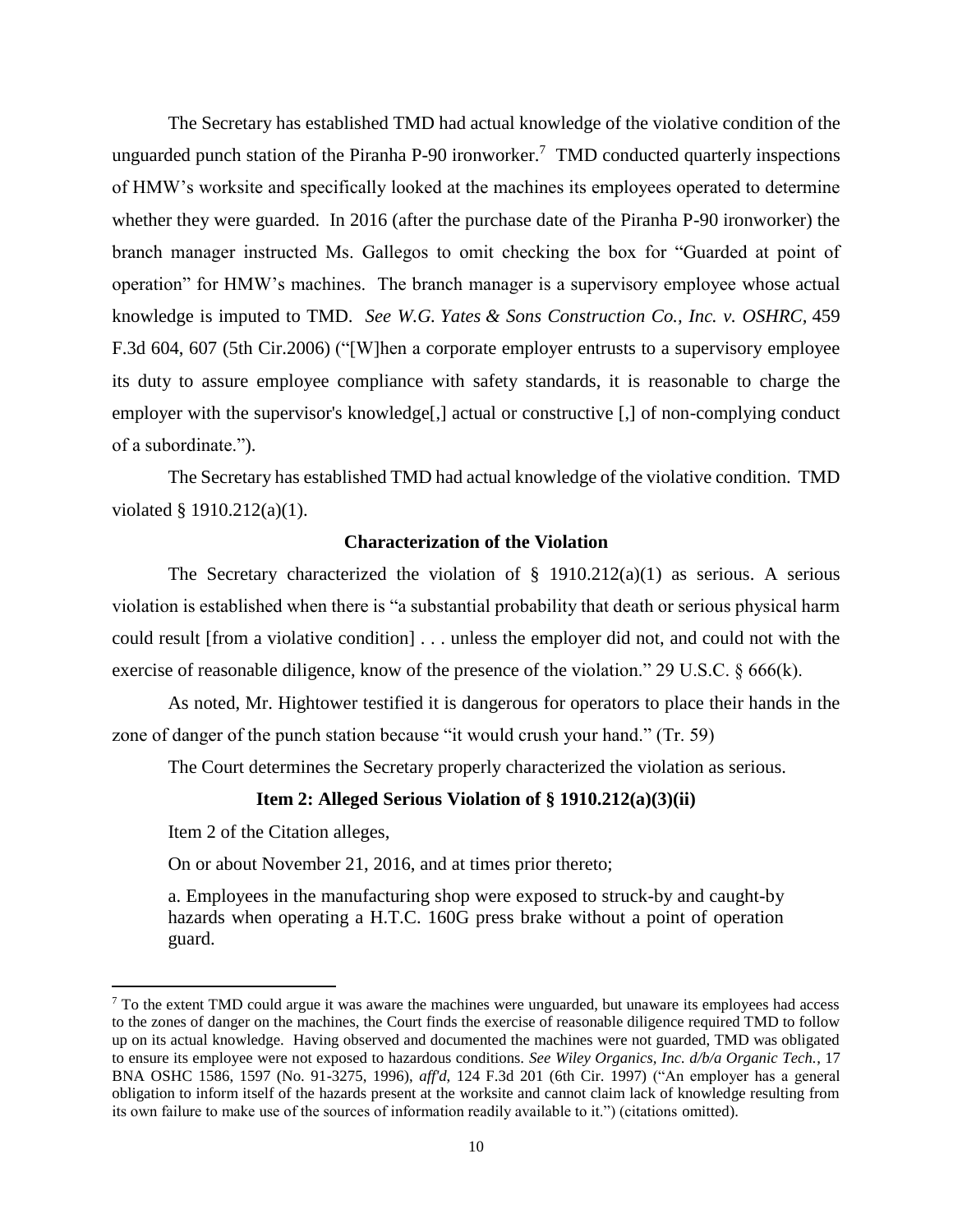b. Employees in the manufacturing shop were exposed to struck-by and caught-by hazards when operating a Piranha 65 Ton press brake without a point of operation guard.

c. Employees in the manufacturing shop were exposed to caught-by hazards when operating a Wysong bending roll without a point of operation guard.

Section  $1910.212(a)(3)(ii)$  provides:

The point of operation of machines whose operation exposes an employee to injury, shall be guarded. The guarding device shall be in conformity with any appropriate standards therefor, or, in the absence of applicable specific standards, shall be so designed and constructed as to prevent the operator from having any part of his body in the danger zone during the operating cycle.

TMD argues the Secretary failed to establish its employees were exposed to struck-by or caught-by hazards created by the points of operation of the press brakes and the press roll.

### **(1) The Cited Standard Applies**

Section 1910.212(a)(3)(ii) is found in *Subpart O—Machinery and Machine Guarding* of the general industry standards. It is undisputed the cited the press brakes and press roll are machines. Section 1910.212(a)(3) applies to the cited conditions.

## **(2) Failure to Comply with § 1910.212(a)(3)(ii)**

It is undisputed the two cited press brakes and the bending roll were not guarded (Exh. C-1, pp. 1-6; Tr. 33-50). TMD failed to comply with § 1910.212(a)(3)(ii).

#### **(3) Employees Had Access to the Violative Condition**

"With a general standard such as the point of operation guarding standard in this case  $(\S 1910.212(a)(3)(ii))$ , the Secretary must prove that the violation of the standard presents a hazard." *Fabricated Metal Prod., Inc.,* 18 BNA OSHC 1072, n.6 (No. 93-1853, 1997). Mr. Hightower testified the cited press brakes presented amputation hazards to the operators (Tr. 57). The injury to Employee #1 while operating the bending roll establishes use of the unguarded machine presents a hazard. The Secretary has proven the violation of  $\S$  1910.212(a)(3)(ii) with regard to the cited machines presents hazards.

## *Instances (a) and (b): H.T.C. 190G Press Brake and Piranha 65 Ton Press Brake*

Operators use the press brakes to bend angles on metal. They operate the press brakes daily (Tr. 50). Regarding the H.T.C. press brake, Mr. Hightower explained, "[Y]ou lay out your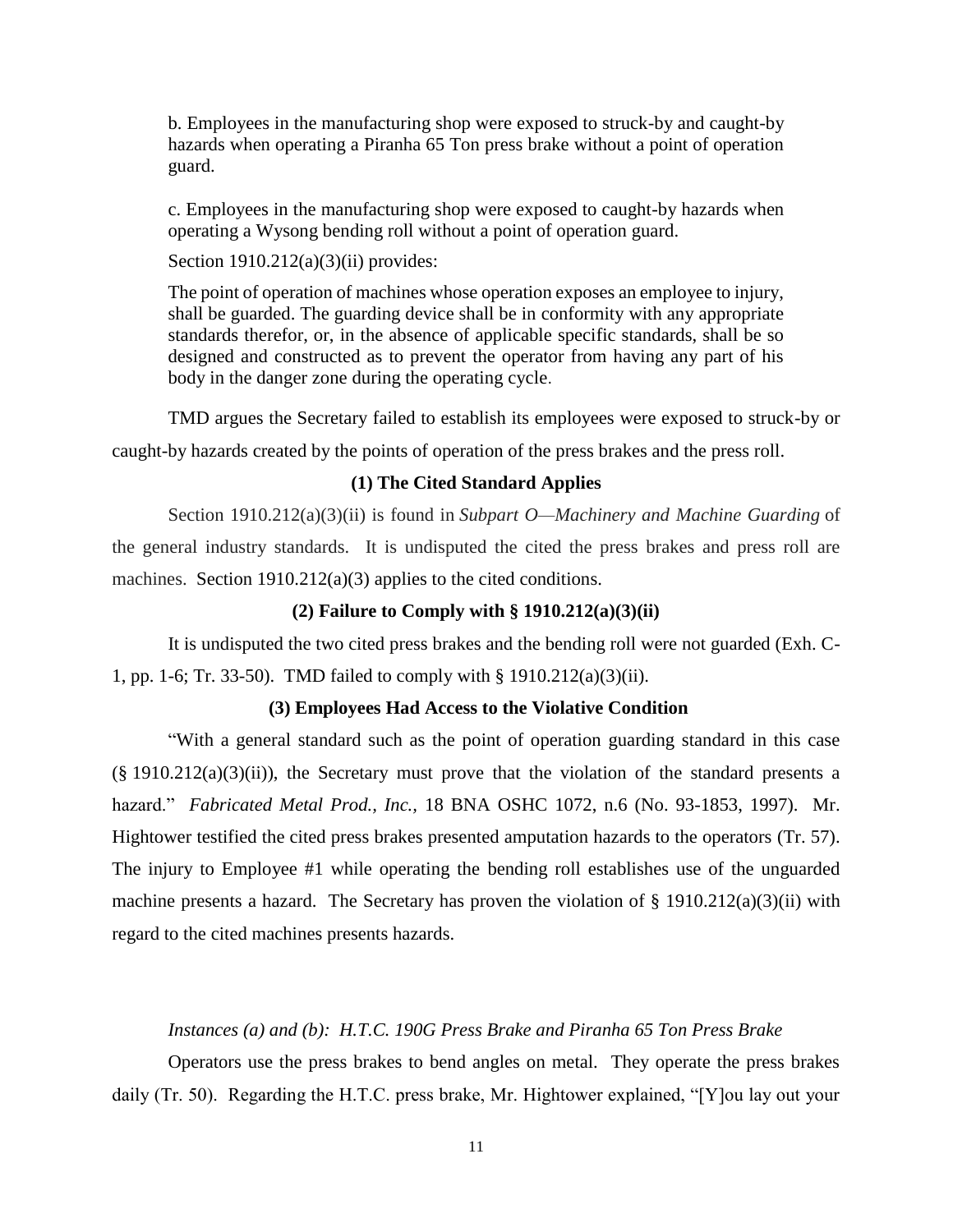piece of metal to whatever you want, put the proper die in, lay it in there, and you bring it down and get on the line, and you push the pedal, and it breaks it." (Tr. 45) He stated operators stand in front of the H.T.C. press brake when positioning the metal. "They're pretty close when they're bringing [the die] down because they have to put it on the line. . . . A foot away . . . you, know, bending over looking at it." (Tr. 46) Mr. Hightower stated the Piranha press brake is operated in the same manner, except it is activated with a computer controller, rather than a pedal (Tr. 48).

TMD focuses on the placement of the operators' feet while operating the press brakes, in arguing its employees are guarded by distance. Although the operators stand approximately a foot from the press brakes, they must place their hands much closer to perform their assigned tasks. Referring to OSHA Instruction CPL 02-01-025, TMD states, "[W]hile OSHA recognizes guarding by distance, where applicable, requires only four inches of clearance to be safe, here the witnesses testified their normal practice was to maintain one to two feet of clearance in all cases." (TMD's brief, p. 13) The section of the OSHA Instruction cited by TMD provides:

For the purpose of maintaining a "safe distance" as discussed in this instruction, **the operating employee and helping employee(s) must not approach closer than necessary and in no case, closer than 4 inches (10.16 centimeters) to the power press brake point of operation. The minimum safe distance of 4 inches (10.6 cm) shall be measured from the exterior point of contact of the power press brake die closest to an employee.**

## *Id.* at  $\P D.7$ . (emphasis in original)

This argument misses the mark for two reasons. First, TMD ignores the previous language of the OSHA Instruction mandating safe distance guarding is allowed *only* in the event guarding is not feasible and it is limited to one-time only fabrication.

5. Because of constraints imposed by certain manufacturing or fabricating processes, safeguarding by maintaining a safe distance from the point of operation may be acceptable but **only** when safeguarding by physical barrier or physical devices **is not feasible**. "Safe distance" means the clearance between an employee (typically his or her fingers holding and supporting a piece part) and the power press brake point of operation.

6. Safeguarding by maintaining a "safe distance" is acceptable if:

a. The employer demonstrates that physical barriers and physical devices are not feasible to guard the power press brake point of operation. Physical devices typically include: two hand controls, holdouts or restraints and presence sensors.

b. The employer demonstrates that power press brake point of operation guarding by maintaining a safe distance is limited to one-time only fabrication of made-toorder or custom-made piece parts. Small quantity runs, typically performed in job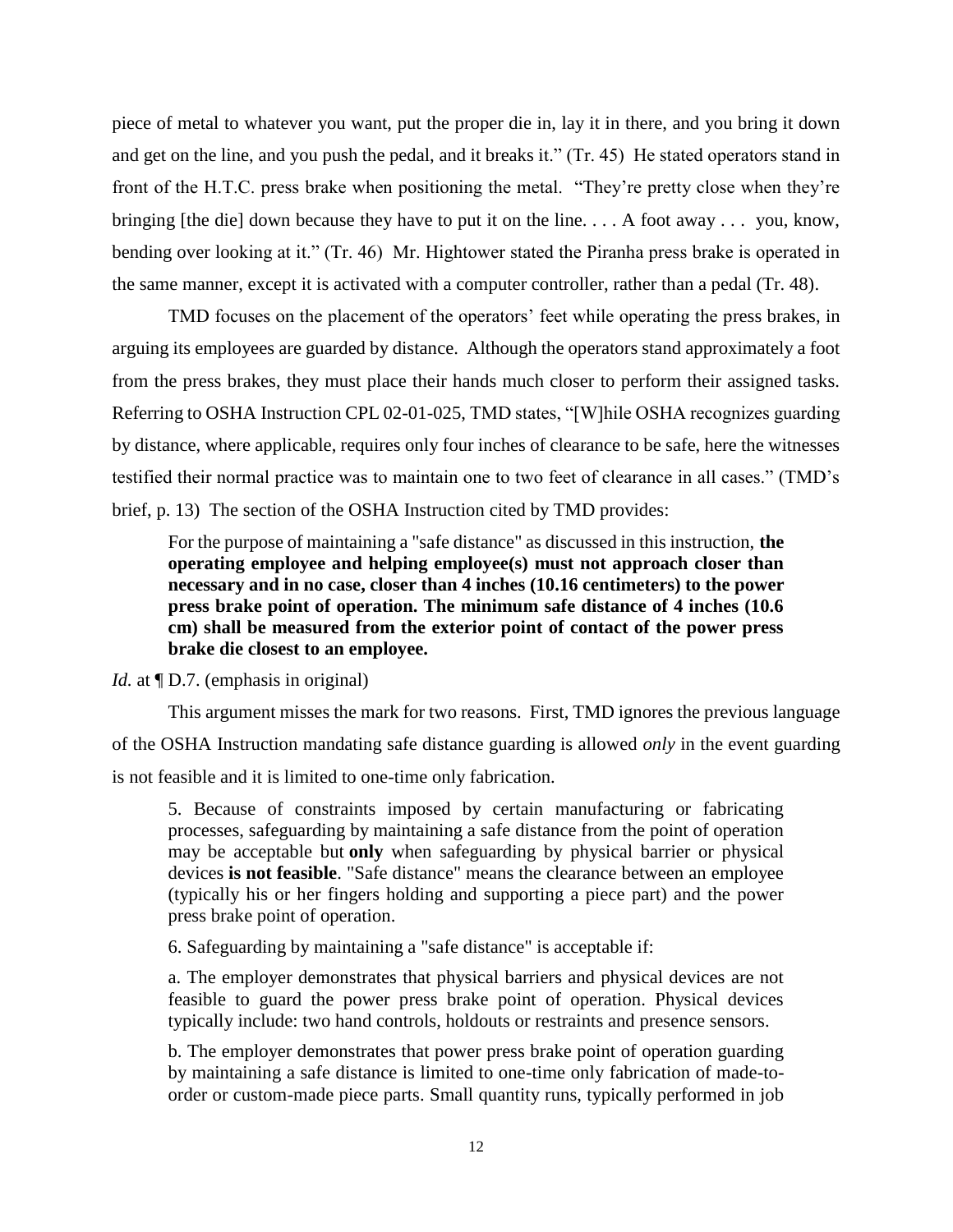shop or model shop establishments may be affected by this provision; high volume piece part rates of production will not. A "small quantity run" means fabrication of more than one of the same piece parts over a continuous timeframe of no more than four hours per month.

# *Id.* (emphasis in original)

Here, guarding by physical devices is feasible, as demonstrated by HMW's subsequent guarding of the press brakes using light curtain guards (Tr. 47, 50).

Second, the OSHA Instruction states the *minimum* safe distance is 4 inches. Mr. Hightower testified credibly the operators' hands could be as close as 2 inches when positioning the metal. Mr. Hightower testified, "[W]hen you're using the press brake, you're going to have to have your hand right up under there until you get it on the line, and then you're going to move your hands and come on down." (Tr. 64) TMD's counsel asked Mr. Hightower how far the operator's hands are from the point of operation of the H.T.C. press brake when positioning the metal piece. He stated, "[A] *couple of inches*, 4 inches, when you're lining the line up. But your hand is still not in the pinch point." (Tr. 137) (emphasis added) The distance of the hands of the Piranha press brake operator from the point of operation is "[i]dentical" to that of the operator's hands from the H.T.C. press brake's point of operation" (Tr. 138)

As with Item 1, the Court finds a distance of 2 to 4 inches from the point of operation to be within the zone of danger of the two press brakes. The Secretary has established TMD's employees had access to the violative condition.

### *Instance (c)—Wysong Bending Roll*

Mr. Hightower testified the bending roll is operated by placing the metal sheet between the machine's rollers. "You feed the material into the front, turn it on, and it rolls it." (Tr. 138) The operator stands "a foot or more" away from the front of the machine when it is activated (Tr. 138). TMD's employees operated the plate roll daily (Tr. 107, 127).

Employee #1 explained how his finger was pulled into the rollers of the machine.

As I was operating the roller and I was putting in a piece of stainless steel to make a pipe, when I put it in, my glove—my left-hand glove slipped. As I was operating it, it caught my—it caught it, and I automatically stopped it, and it crushed my finger.

(Tr. 126)

Employee #2 was working next to Employee #1 at the time of the accident. He stated Employee #1 was rolling a metal sheet. "Looking at 2 and a half feet. Not that big. A little piece of stainless steel." (Tr. 106) TMD took a statement from Employee #1 as part of its *Accident/Injury*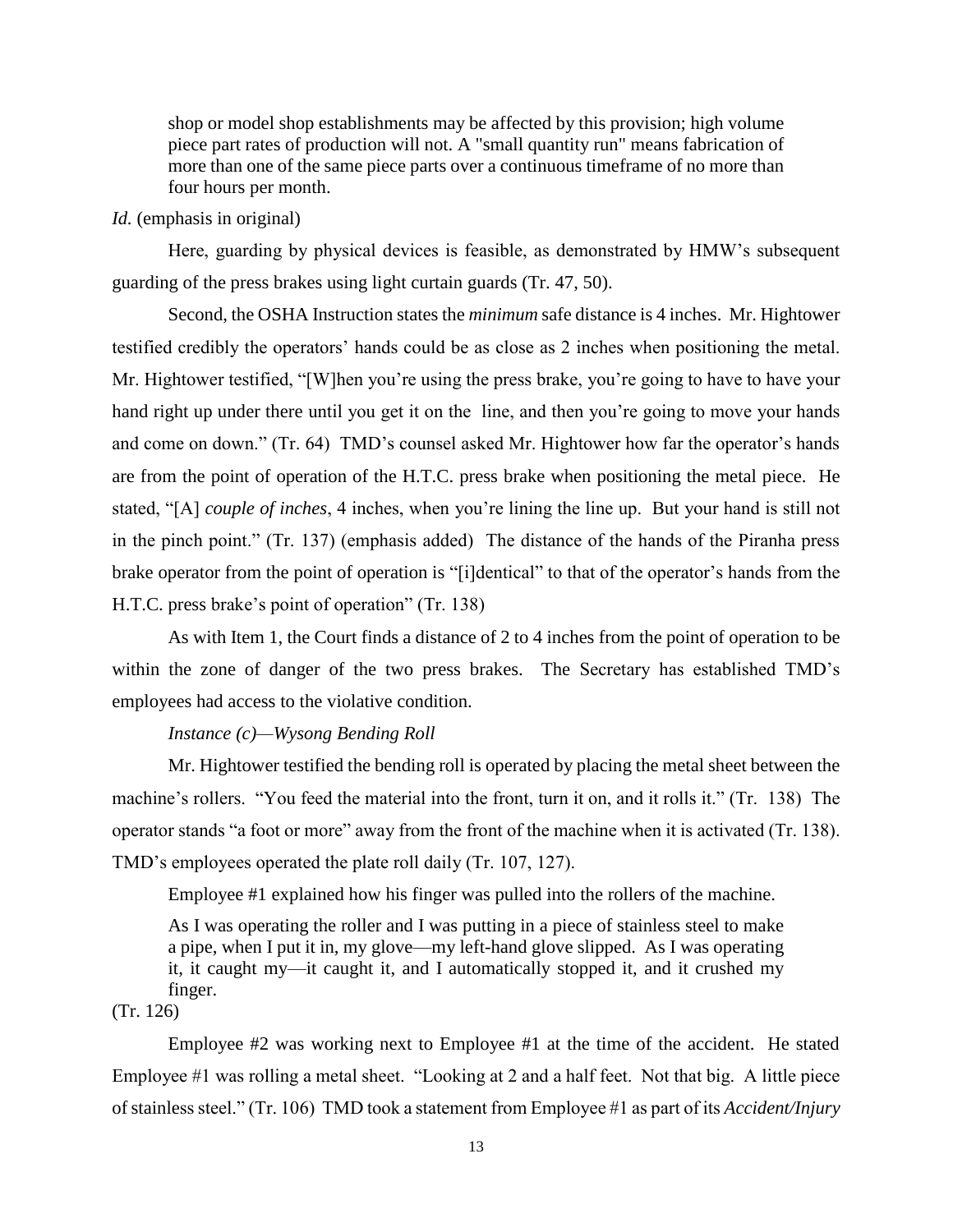*Report*. A TMD representative reported, "The material went slanted he wanted to fix and that is when this happened." (Exh. C-20, p. 6)

It is one of the responsibilities of the plate roll operator to insert the metal sheet correctly. In inserting the stainless steel, Employee #1 was performing an assigned duty. When he reached out to straighten the metal sheet, he was engaging in reasonably predictable behavior. *See Kaspar Wire Works, Inc.*, 18 BNA OSHC 2178, 2195 (No. 90-2775, 2000) (finding that it was "'reasonably predictable' that an employee would come into contact with the unguarded belt and pulley either while attempting to reposition the fan, or inadvertently while passing nearby"), *aff'd*, 268 F.3d 1123 (D.C. Cir. 2001). The Secretary has established it was reasonably predictable by operational necessity that TMD's bending roll operators were in the zone of danger of the point of operation when operating the machine.

#### **(4) Employer Knowledge**

Page 30 of Exhibit C-6 is a copy of TMD's *Quarterly Work Site Evaluation,* completed in April of 2016 at the instruction of a TMD branch manager. As noted regarding Item 1, the box indicating HMW's machinery is guarded is not checked. The knowledge of TMD's branch manager is imputed to TMD. The Secretary has established TMD knew of the violative condition of the cited machines.

#### **Unpreventable Employee Misconduct Defense**

TMD contends the injury to the hand of Employee #1 was the result of his unpreventable misconduct. To establish that a violation was the result of unpreventable employee misconduct an employer is required to show that it: "(1) established work rules designed to prevent the violative conditions from occurring; (2) adequately communicated those rules to its employees; (3) took steps to discover violations of those rules; and (4) effectively enforced the rules when violations were discovered." *Manganas Painting Co.,* [21 BNA OSHC 1964, 1997](https://1.next.westlaw.com/Link/Document/FullText?findType=Y&serNum=2018323957&pubNum=0003227&originatingDoc=Iae4767bf3f9211e8bbbcd57aa014637b&refType=CA&fi=co_pp_sp_3227_1997&originationContext=document&transitionType=DocumentItem&contextData=(sc.Search)#co_pp_sp_3227_1997) *(*No. 94-0588, 2007).

The unpreventable employee misconduct defense applies in situations where the behavior of the employee, not the existence of a violative condition, is at issue. OSHA's machine guarding standards were designed to protect employees from common human errors such as "neglect, distraction, inattention or inadvertence of an operator[.]" *Slyter Chair, Inc*., 4 OSHC BNA at 1112. Here, the violative conduct is the failure to guard the bending roll, not the inadvertent action of the employee.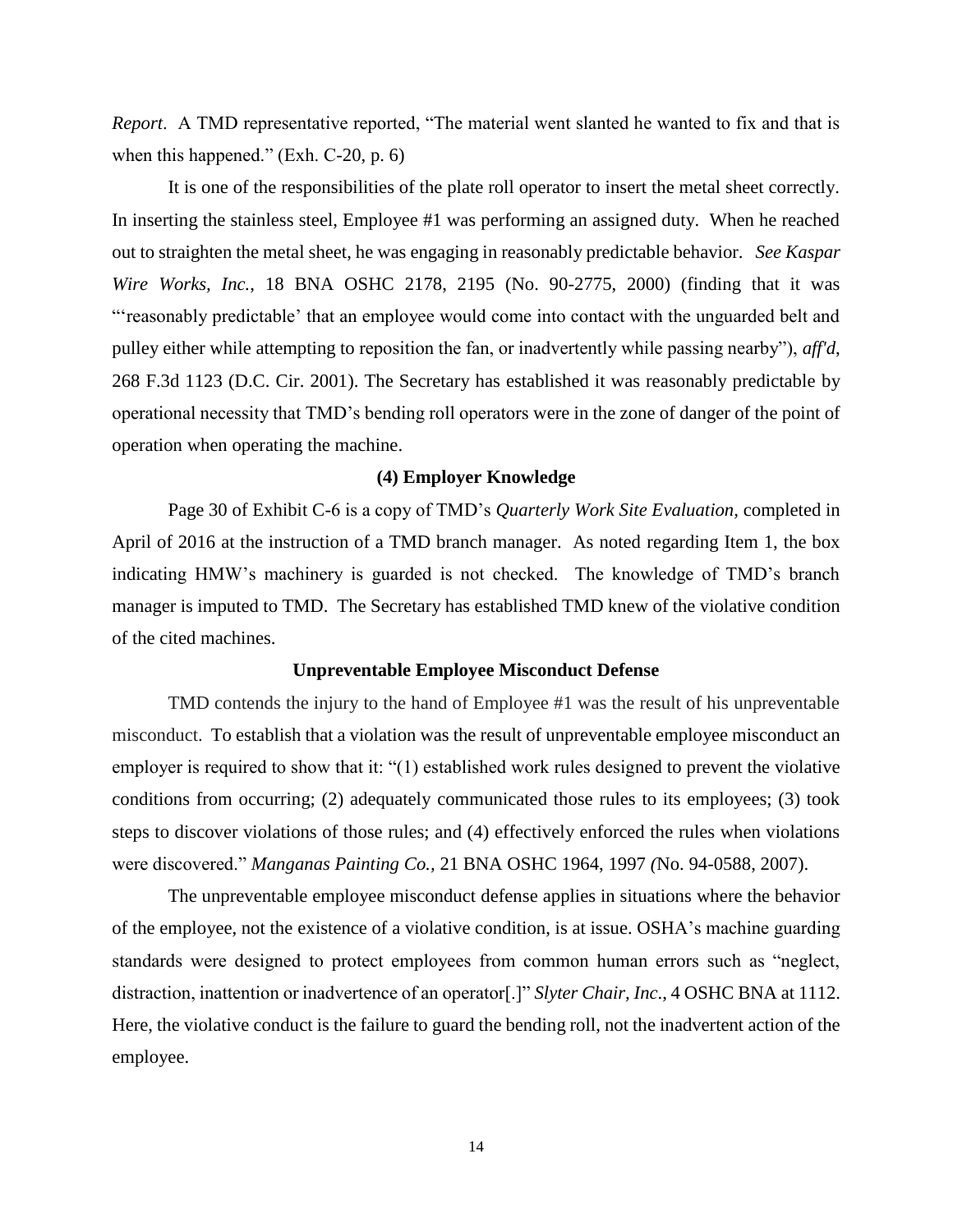TMD's reliance on the unpreventable employee misconduct defense regarding Employee #1 is misplaced. Even without the occurrence of his injury, the record establishes TMD employees routinely operated the bending roll while it was in noncompliance with § 1910.212(a)(3)(ii). "*See Boeing Co*., 5 BNA OSHC 2014, 2016 (No. 12879, 1977) (finding of a violation does not depend on the cause of the particular accident that led to the case); *Concrete Constr. Corp*., 4 BNA OSHC 1133, 1135 (No. 2490, 1976) ('The Act may be violated even though no injuries have occurred, and even though a particular instance of noncompliance was not the cause of injuries.'); *Kansas City Power & Light Co*., 10 BNA OSHC 1417, 1422 (No. 76-5255, 1982) ('Indeed, both the judge and Respondent improperly define the hazard at issue in terms of the asserted cause of the specific incident that led to injury . . . .')." *Calpine Corp,* 27 BNA OSHC at n. 6.

Neither TMD nor HMW installed guards on the cited machines. Neither company had a work rule designed to prevent employees from using unguarded machines; it follows the companies could not then adequately communicate such a rule or takes steps to discover its violation or enforce the nonexistent rule. TMD's unpreventable employee misconduct defense fails.

### **Lack of Control Defense**

TMD cites *Central of Georgia Railroad Company v. OSHRC,* 576 F.2d 620 (5th Cir. 1978), in support of its argument it lacked control of the worksite. In *Central,* the Court of Appeals for the Fifth Circuit discussed the emergent multi-employer worksite defense as set out in *[Anning-](https://1.next.westlaw.com/Link/Document/FullText?findType=Y&serNum=1975111047&pubNum=350&originatingDoc=I663172c9917811d98e8fb00d6c6a02dd&refType=RP&originationContext=document&transitionType=DocumentItem&contextData=(sc.UserEnteredCitation))Johnson Co. v. OSHRC*[, 516 F.2d 1081 \(7th Cir. 1975\).](https://1.next.westlaw.com/Link/Document/FullText?findType=Y&serNum=1975111047&pubNum=350&originatingDoc=I663172c9917811d98e8fb00d6c6a02dd&refType=RP&originationContext=document&transitionType=DocumentItem&contextData=(sc.UserEnteredCitation)) The Fifth Circuit stated,

We regard the Commission's position at least in part as an allocation of burdens of proof. Under this allocation the Secretary must first make out a prima facie case; the burden then shifts to the employer to rebut this prima facie case; or if he does not do so, he may establish an affirmative defense by showing his own lack of control over the hazard, and according to the Commission his protection of the employees through alternative measures.

*Central,* 576 F.2d at 624.

TMD argues it lacked control over the hazard:

TMD has no supervision on site at Hightower. TMD visited Hightower only two to four times per year for site inspections. Further, TMD left training of proper use of the iron worker, press brakes, and plate roll to Hightower. TMD had no contractual right to insist on changes being made to the machines. [TMD claims administrator] Donna Mitchell testified that documents in the record at C-6 constitute the only contract between TMD and Hightower Metal Works. Those documents do not give TMD any right to access or alter the machines at Hightower, nor do they include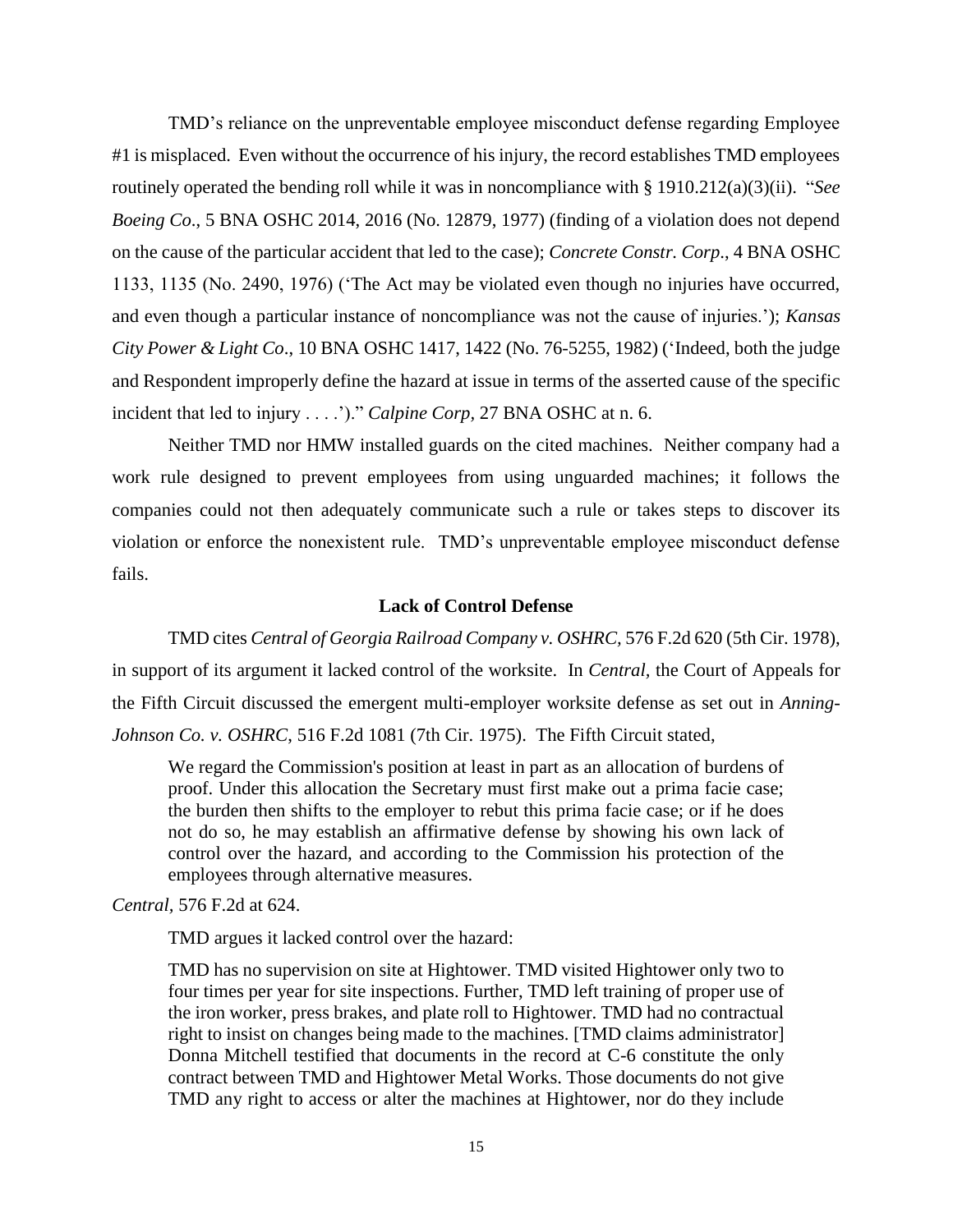any contractual covenants that TMD could enforce to force Hightower to change its machines. Furthermore, Hightower, and not TMD, investigated guarding options and collaborated with OSHA to implement guards on the equipment at issue.

## (TMD's brief, pp. 17-18)

The Court agrees with the facts set out in TMD's argument. TMD overlooks, however, the second step of the formulation of the defense: the exposing employer must protect its employees through alternative means.

"Under Commission precedent . . . the focus of the Secretary's burden of proving that the cited standard applies pertains to the cited conditions, not the particular cited employer." *Southern Pan Services Co*., 25 BNA OSHC at 1085. An employer whose own employees are exposed to a hazard or violative condition (an exposing employer) has a statutory duty to comply with a particular standard even where it did not create or control the hazard. *See Anning-Johnson Co*., 4 BNA OSHC 1193, 1198-99 (No. 3694, 1976) (consolidated) (holding that the exposure of a subcontractor's "employees to a condition that the employer knows or should have known to be hazardous, in light of the authority or 'control' it retains over its own employees, gives rise to a duty under section  $5(a)(2)$  of the Act[.]"). Thus, even if TMD had no control over HMW's worksite, it still had an obligation to comply with the standard, either by requesting HMW to provide guards for the machines, or, if HMW refused the request, prohibiting its employees from operating the machines.

[E]ach employer has primary responsibility for the safety of its own employees. Simply because a subcontractor cannot himself abate a violative condition does not mean it is powerless to protect its employees. It can, for example, attempt to have the general contractor correct the condition, attempt to persuade the employer responsible for the condition to correct it, *instruct its employees to avoid the area where the hazard exists* if this alternative is practical, or in some instances provide an alternative means of protection against the hazard.... In the absence of such actions, we will still hold each employer responsible for all violative conditions to which its employees have access.

*Grossman Steel & Alum. Corp.,* 4 BNA OSHC 1185, 1189 (No. 12775, 1975) (emphasis added) "[S]uch a requirement is consistent with Commission precedent requiring an employer to detect and assess the hazards to which its employees may be exposed, even those it did not create." *Associated Underwater Servs*, 24 BNA OSHC 1248, 1251 (No. 07-1851, 2012).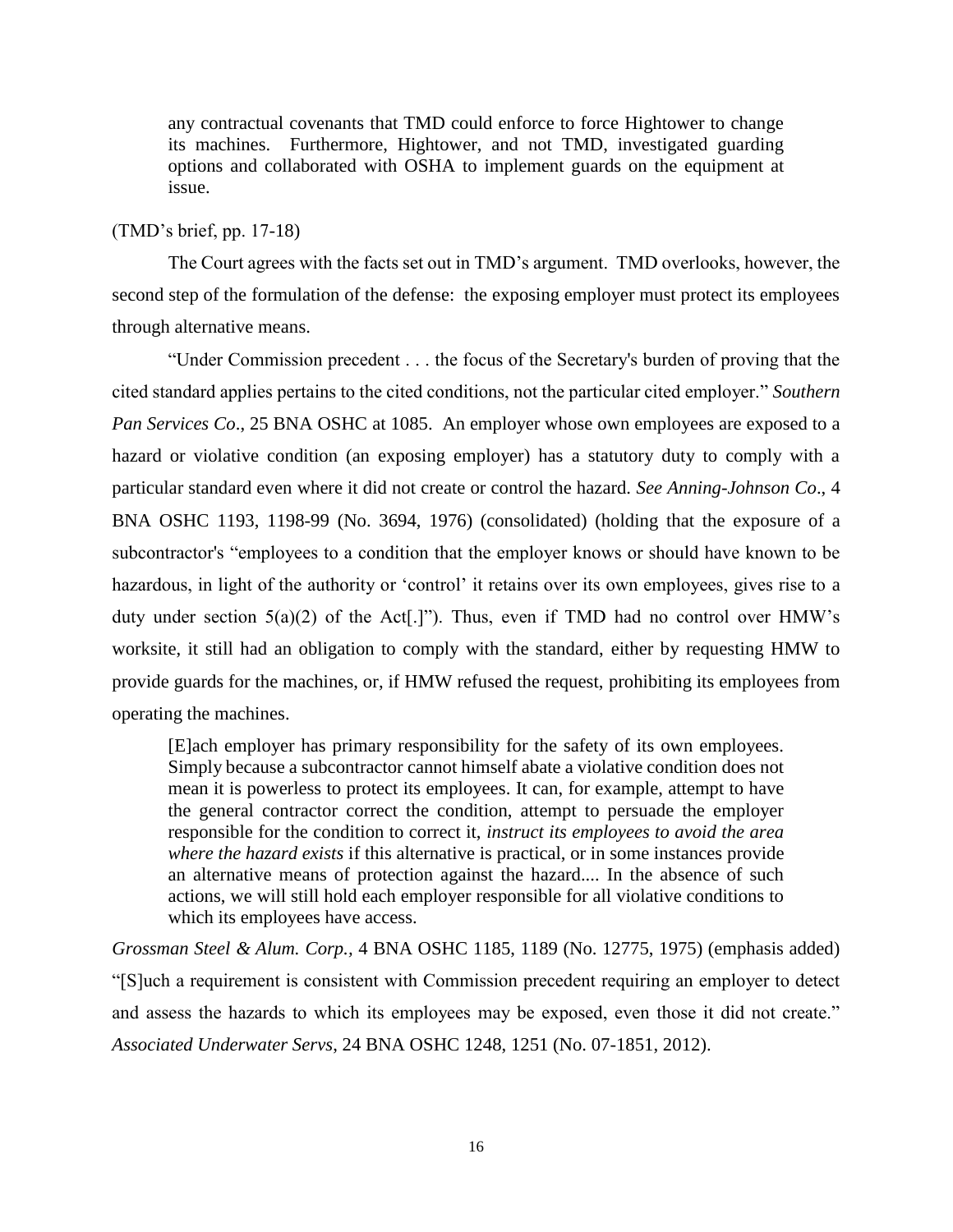As the Secretary points out, TMD could have included language in its contract with HMW requiring machines to be guarded. In its existing contract, TMD prohibits its employees from operating forklifts (Exh. C-6, p. 29; Tr. 217, 228-229).

In *Central,* on which TMD relies, the Fifth Circuit upholds the primacy of the Act over any contractual terms to which the employers agreed.

[A]s the Commission has noted, an employer may not contract out of its statutory responsibilities under OSHA. *Anning-Johnson*, 4 OSHC at 1198 n. 8 (BNA), and cases cited therein. If an employer does contract with a third party to maintain safe conditions, it is to be presumed that the employer can enforce the contract. We are unimpressed by Central's arguments that it could not enforce the present contract. . . [I]t was Central's burden to show the unavailability of such means, and it has not met its burden to show lack of control.

We stress that the Act, not the contract, is the source of Central's responsibilities. *See Frohlick Crane Service, Inc. v. OSHRC*, 521 F.2d 628, 631 (10th Cir. 1975). An employer may carry out its statutory duties through its own private arrangements with third parties, but if it does so and if those duties are neglected, it is up to the employer to show why he cannot enforce the arrangements he has made. If he cannot make this showing, he must take the consequences, and his further remedy lies against the private party with whom he has contracted and whose breach exposes the employer to liability.

*Id.* at 624–25.

The Court determines TMD's defense it lacked control over the worksite fails.

#### **Characterization of the Violation**

The Secretary characterized the instances of the violation of § 1910.212(a)(3)(ii) as serious. With regard to the cited press brakes, Mr. Hightower stated, "It wouldn't be a smushed finger there; it would be a cut-off finger. It would cut it off in the press brake." (Tr. 57) The injury to Employee #1 while operating the plate roll establishes the risk of serious physical harm of operating that unguarded machine. The violation of § 1910.212(a)(iii) is properly characterized as serious.

#### **PENALTY DETERMINATION**

The Commission is the final arbiter of penalties in all contested cases. "In assessing penalties, section 17(j) of the OSH Act, 29 U. S. C. § 666(j), requires the Commission to give due consideration to the gravity of the violation and the employer's size, history of violation, and good faith." *Burkes Mechanical Inc.,* 21 BNA OSHC 2136, 2142 (No. 04-0475, 2007). "Gravity is a principal factor in a penalty determination and is based on the number of employees exposed,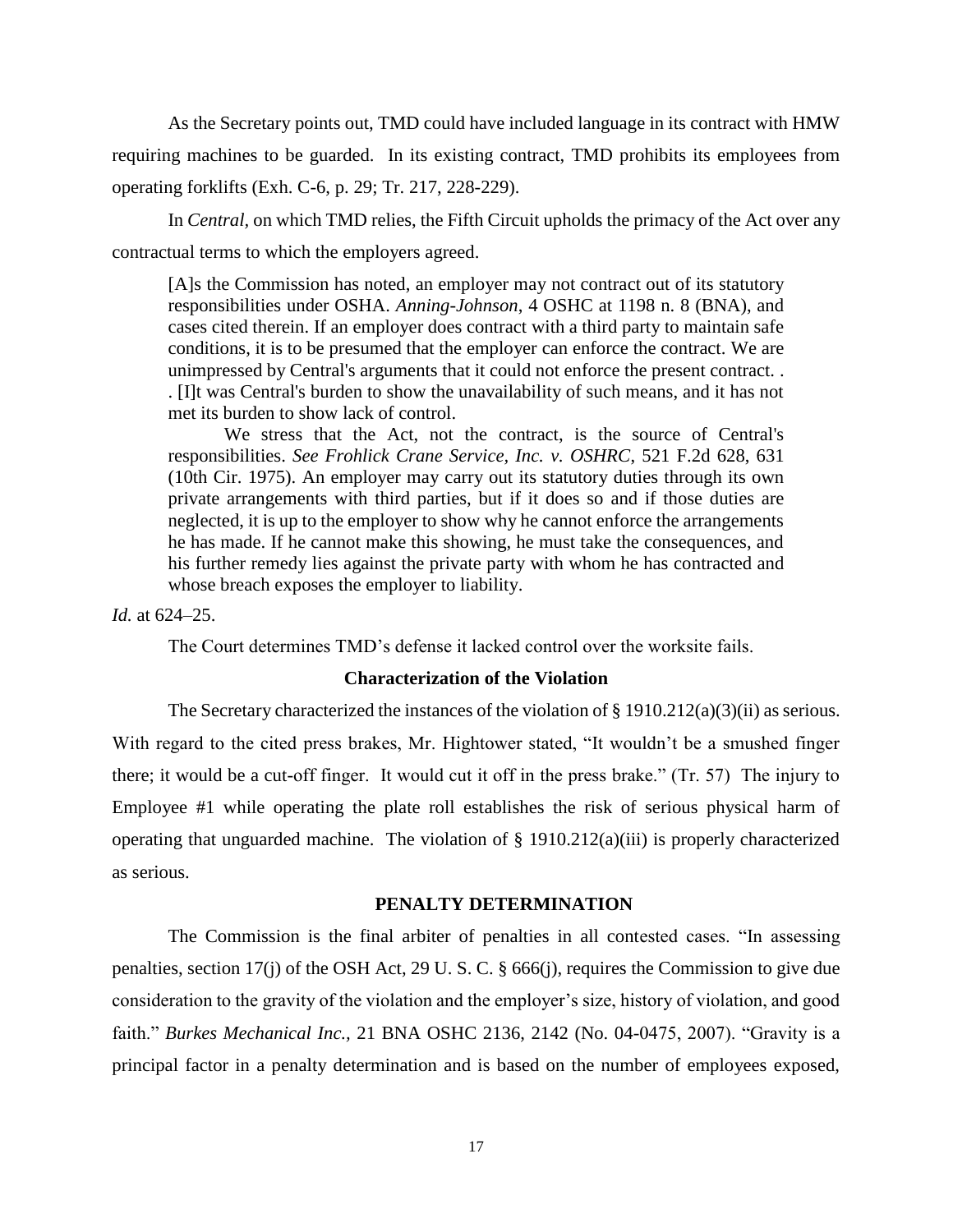duration of exposure, likelihood of injury, and precautions taken against injury." *Siemens Energy and Automation, Inc*., 20 BNA OSHC 2196, 2201 (No. 00-1052, 2005).

TMD has approximately 1,000 employees (Tr. 180). CSHO Maldonado conceded he erred when he calculated TMW's history of violations—he factored in six citations resulting from three inspections in 2014 and 2015. The Secretary deleted these citations in a final settlement agreement (Exh. R-1, p. 3; Tr. 189-190). The Secretary states that, had the CSHO correctly calculated the TMW's history of violations, "the penalty would have been reduced by only ten percent" (Secretary's brief, p. 14). TMW had a written safety and health program and its employees received safety training (Exhs. C-9 & C-10). It is entitled to penalty reductions for history and good faith.

The gravity of the violations for Items 1 and 2 is high. Two employees were exposed on a daily basis to unguarded points of operation on four machines. The likelihood of injury if they were struck or caught by the points of operation was great. TMS took no precautions against such injuries.

Based on the factors of size, history, good faith, and gravity, the Court assesses a penalty of \$10,000.00 each for Items 1 and 2.

### **FINDINGS OF FACT AND CONCLUSIONS OF LAW**

The foregoing decision constitutes the findings of fact and conclusions of law in accordance with Fed. R. Civ. P. 52(a).

#### **ORDER**

Based on the foregoing decision, it is hereby **ORDERED:**

1. Item 1 of Citation No. 1, alleging a serious violation of § 1910.212(a)(1), is **AFIRMED**  and a penalty of \$10,000.00 is assessed; and

2. Instances (a) and (b) and (c) of Item 2 of Citation No. 1, alleging a serious violation of § 1910.212(a)(3)(ii) are **AFFIRMED** and a penalty of \$10,000.00 is assessed.

# **SO ORDERED**